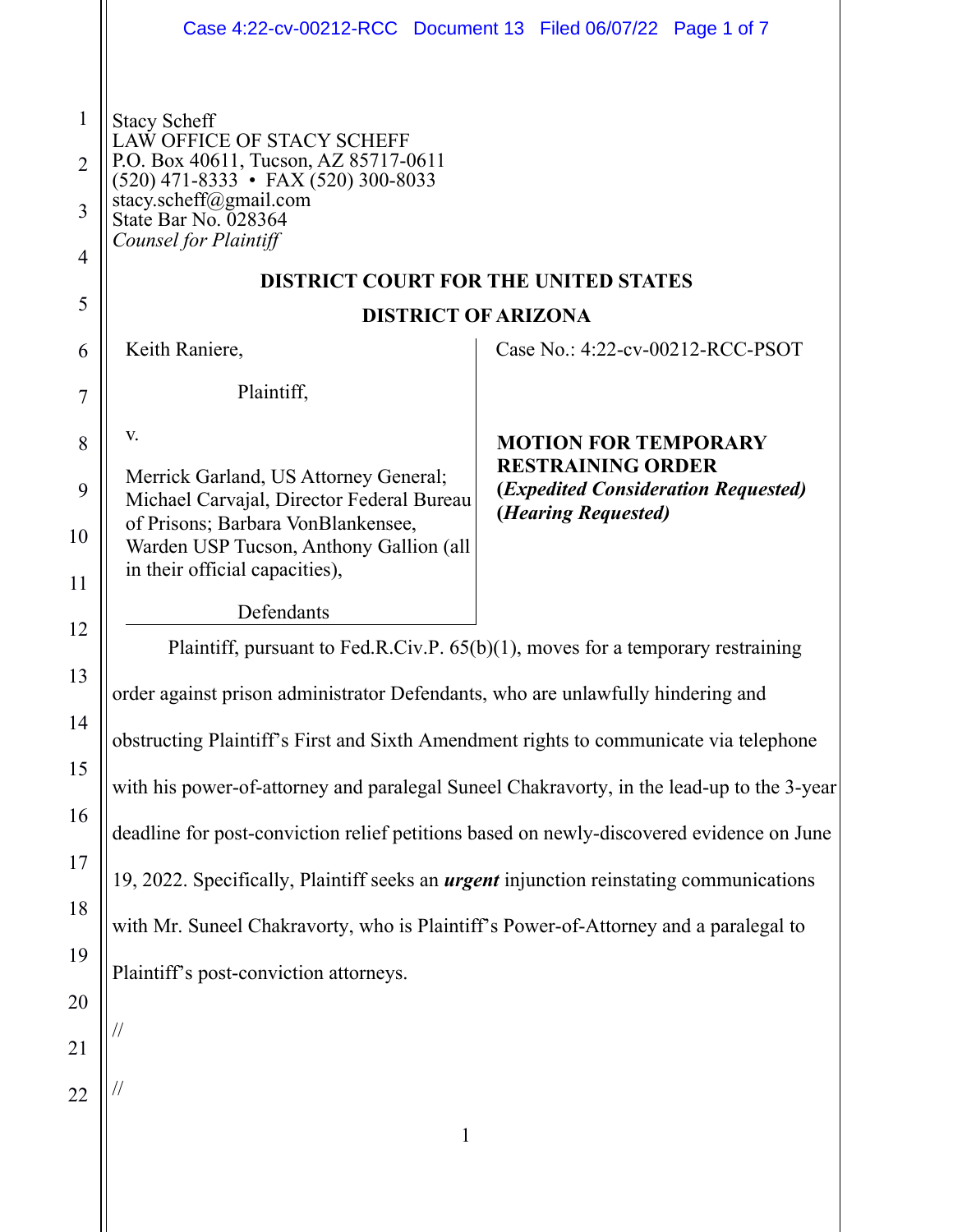### **BACKGROUND**

Plaintiff refers the Court to his Motion for Preliminary Injunction at Doc. 7 for the factual background for this Motion.

### **LEGAL STANDARD**

A TRO may be granted without written or oral notice to the adverse party only if (1) it clearly appears that immediate and irreparable injury, loss, or damage will result to the applicant before the adverse party or that party's attorney can be heard in opposition, and (2) the applicant's attorney certifies to the court in writing the efforts, if any, which have been made to give the notice and the reasons supporting the claim that notice should not be required. Every [TRO] granted without notice shall... define the injury and state why it is irreparable and why the order was granted without notice. F.R.Civ.P. 65(b)(1). In *Granny Goose Foods, Inc. v. Teamsters*, 415 U.S. 423, 94 S.Ct. 1113, 39 L.Ed.2d 435 (1974), the Supreme Court explained that circumstances justifying the issuance of an *ex parte* order are extremely limited: The stringent restrictions imposed... by Rule 65 on the availability of *ex parte* temporary restraining orders reflect the fact that our entire jurisprudence runs counter to the notion of court action taken before reasonable notice and an opportunity to be heard has been granted both sides of a dispute. *Ex parte* temporary restraining orders are no doubt necessary in certain circumstances, but under federal law they should be restricted to serving their underlying purpose of

1

2

3

4

5

6

7

8

9

10

11

12

13

14

15

16

17

18

*Id.* at 438-39, 94 S.Ct. 1113 (internal citation omitted).

preserving the status quo and preventing irreparable harm just

so long as is necessary to hold a hearing, and no longer.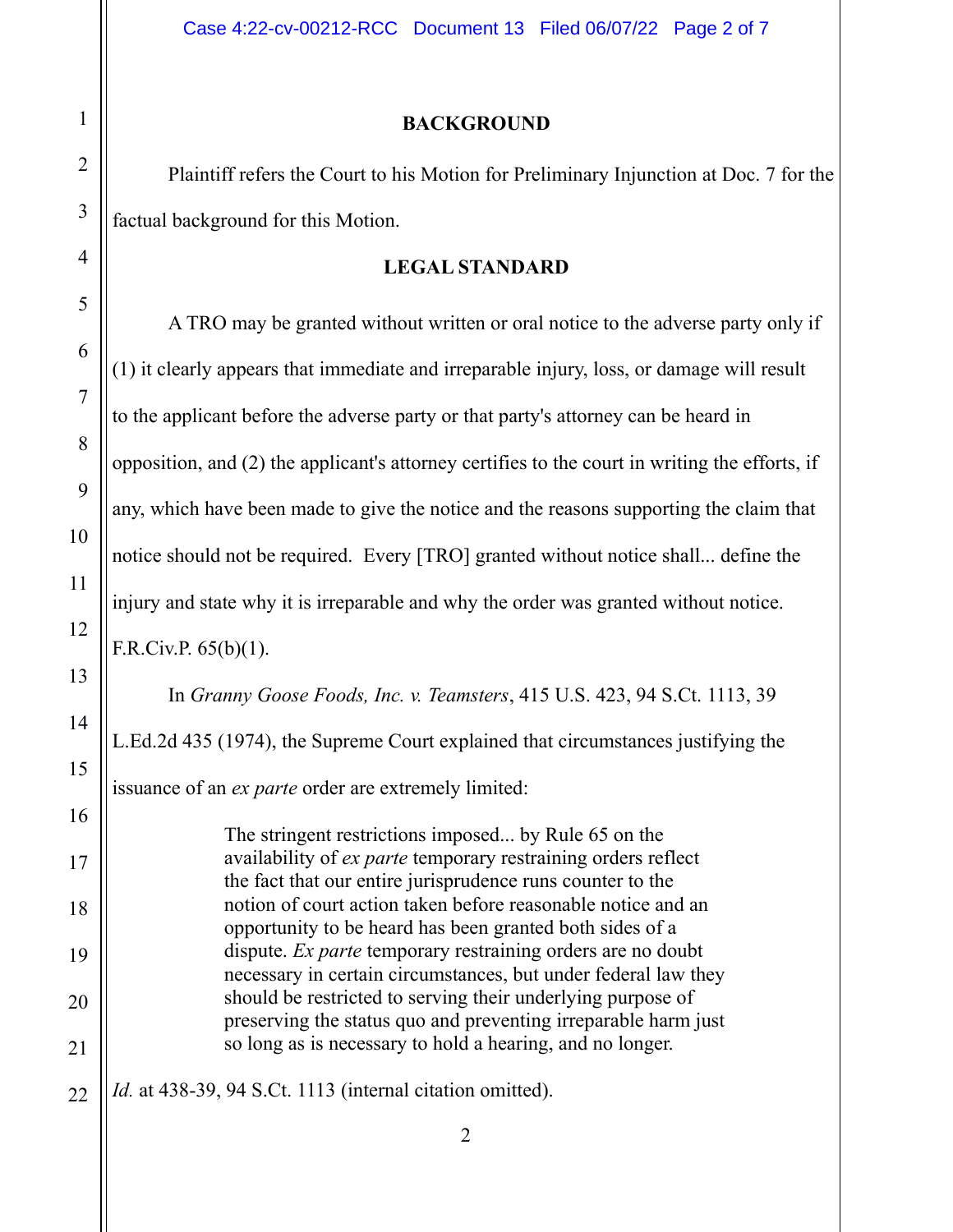Here, both prongs of the Rule are met: Undersigned certifies that all Defendants have been served with the First Amended Complaint (Doc.3), the Motion for Preliminary Injunction (Doc. 7), and the Court's Order at Doc. 9. *See* Docs. 10-12. On May 23, 2022, undersigned counsel conferred with attorneys for the U.S. Department of Justice, Michael Ambri and Denise Faulk, and sent courtesy copies of all these documents via email. Exhibit 1, attached.

Therefore, Defendants have actual notice of the Complaint and Motion. Additional notice should not be required because it is apparent that Defendants intend to delay their response until the harm has been done, and the F.R.Crim.P. Rule 33 deadline has passed.

On Monday, June 6, 2022, undersigned was able to visit with Plaintiff in person. Mr. Raniere articulated the urgency of the situation: Plaintiff's criminal defense attorney Joseph Tully, is in the process of drafting several *additional* post-conviction relief motions based on newly-discovered evidence, which must be filed before June 19, 2022, including *Brady* violations by the government, ineffective assistance of counsel, witness tampering/intimidation, and perjury.

Mr. Tully needs Mr. Chakravorty's assistance to perform essential and irreplaceable paralegal services for these motions. Mr. Chakravorty is extremely familiar with the history of the criminal case, and is crucial, particularly with short timeframes, to parse the enormous amounts of information for Mr. Tully, and to draft, and file these additional motions. There is no one else with the vast amount of knowledge and skills that Mr. Chakravorty possesses or could do the same work.

3

1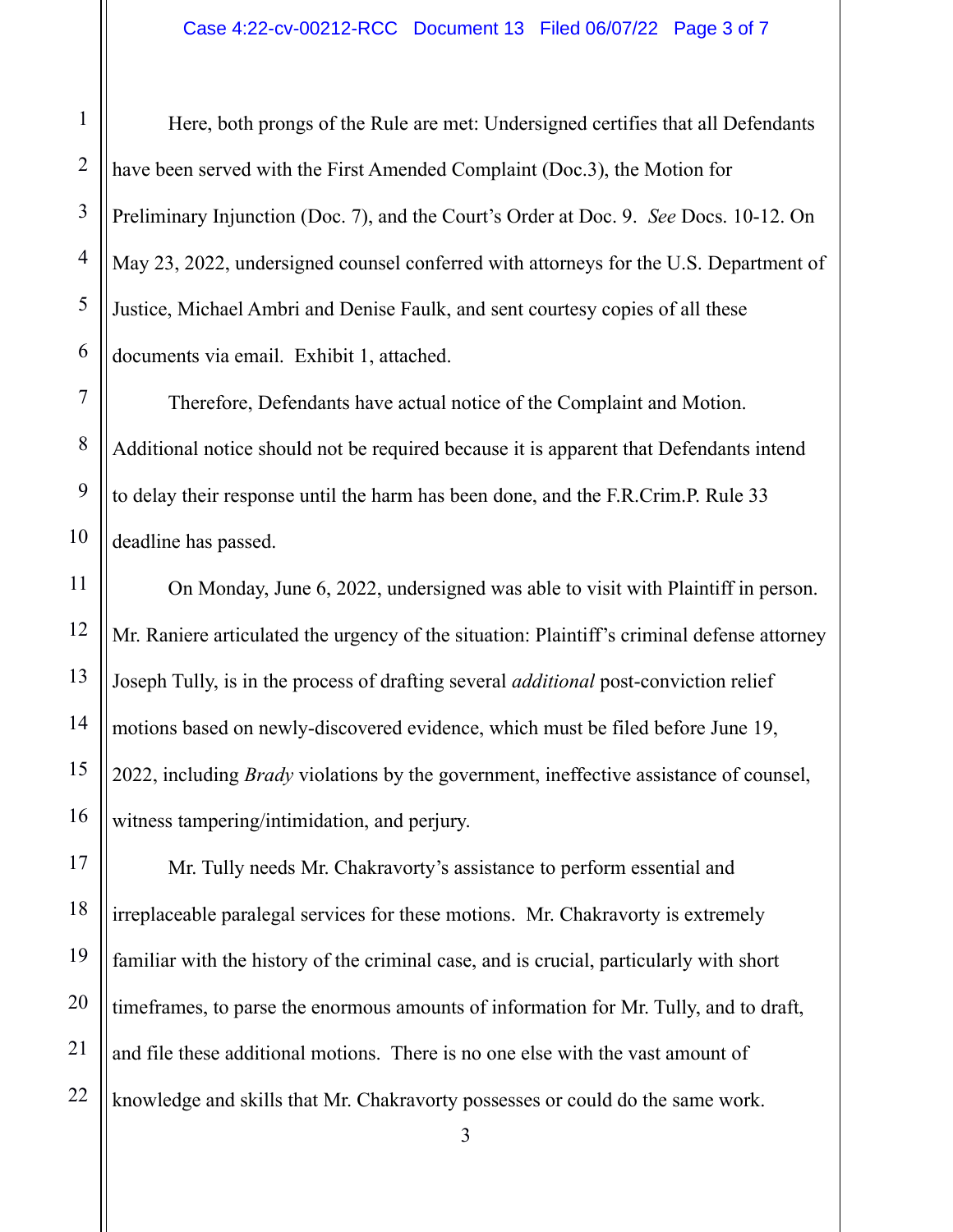Even though the Defendants have been served, they could simply wait for the 20 days to pass before answering the Complaint, by which time the absolute statutory Rule 33 deadline of June 19, 2022 would have already passed, the harm done, and the Defendants' retaliation effective in depriving Mr. Raniere of his opportunity to argue any and all newly-discovered grounds for innocence.

Therefore, Plaintiff will suffer irreparable harm if he is not allowed the opportunity to assist with the development and drafting of these additional Rule 33 motions prior to the absolute statutory deadline of June 19, 2022. The Court may issue the Order to expire on June 19, 2022, so that it does not exceed the limits of F.R.Civ.P.  $65(b)(2)$ .

### **CONCLUSION**

Plaintiff Keith Raniere asks the Court to issue an *immediate* Order *without notice* to the Defendants, that he be allowed to speak with Mr. Chakravorty on both the monitored and unmonitored lines and via legal visits. Plaintiff seeks a hearing as soon thereafter as possible.

DATED this 7th day of June, 2022 by

/s/Stacy Scheff STACY SCHEFF Attorney for Plaintiff

Delivered via ECF to all registered parties

11

12

13

1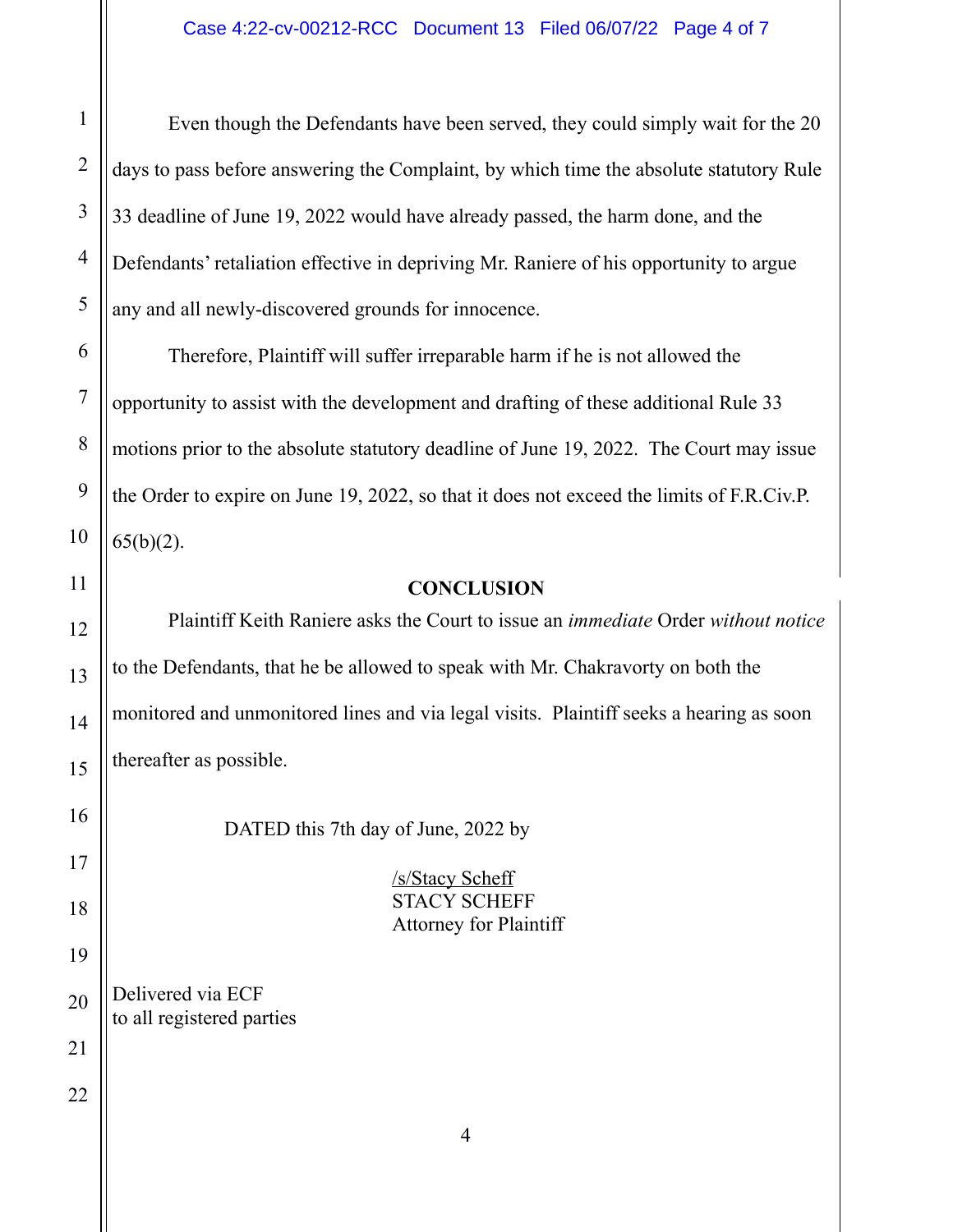Case 4:22-cv-00212-RCC Document 13 Filed 06/07/22 Page 5 of 7

# EXHIBIT 1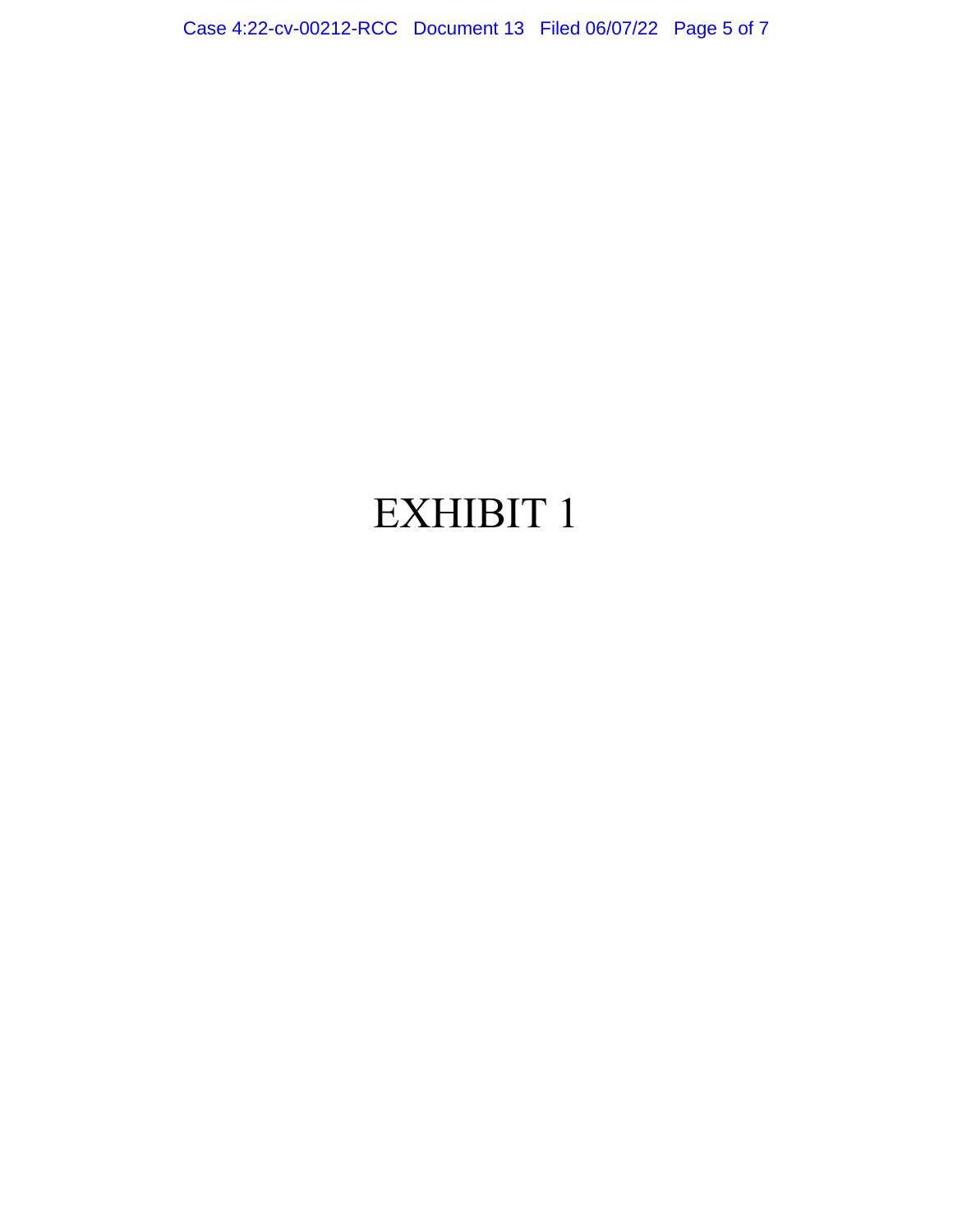

**Stacy Scheff <stacy@schefflaw.com>**

## **Raniere v. Garland, et. al. 4:22-cv-00212-RCC - Notice of Service and Request for Expedited Response**

**Stacy Scheff** <stacy@schefflaw.com> Thu, Jun 2, 2022 at 3:23 PM To: "Ambri, Michael (USAAZ)" <Michael.Ambri@usdoj.gov>, "Faulk, Denise (USAAZ)" <Denise.Faulk@usdoj.gov>

Dear Michael and Denise,

Attached please find the notices of service for three of the four defendants.

Also attached please find a copy of the operative complaint, the Motion for preliminary injunction, and the Court's Order regarding expedited service due to the impending deadline in Mr. Raniere's criminal case.

Due to the urgent nature of the case, I am requesting an expedited entry of appearance, and response to the Motion.

Please confirm receipt.

Thank you,

--

Stacy Scheff Law Office of Stacy Scheff P.O. Box 40611 Tucson, AZ 85717-0611 (520) 471-8333 FAX: (520) 300-8033

ATTORNEY-CLIENT PRIVILEGED COMMUNICATION AND/OR ATTORNEY WORK PRODUCT. The information contained in this message is privileged. It is intended only to be read by the individual or entity addressed or their designee. If the reader of this message is not the intended recipient, you are on notice that any distribution of this message, in any form, is prohibited. If you have received this message in error, please immediately notify the sender and delete or destroy any copy of this message.

| 6 attachments                                          |
|--------------------------------------------------------|
| <b>Conformed POS_M Garland.pdf</b><br>262K             |
| Conformed POS_B VonBlankensee.pdf<br>238K              |
| <b>Conformed POS_M Carvajal.pdf</b><br>246K            |
| Doc 9 - Order Demanding Service Prior to Pl.pdf<br>87K |
| <b>Doc 3 - FAC.pdf</b><br>135K                         |
| Doc 7 - M4PI.pdf                                       |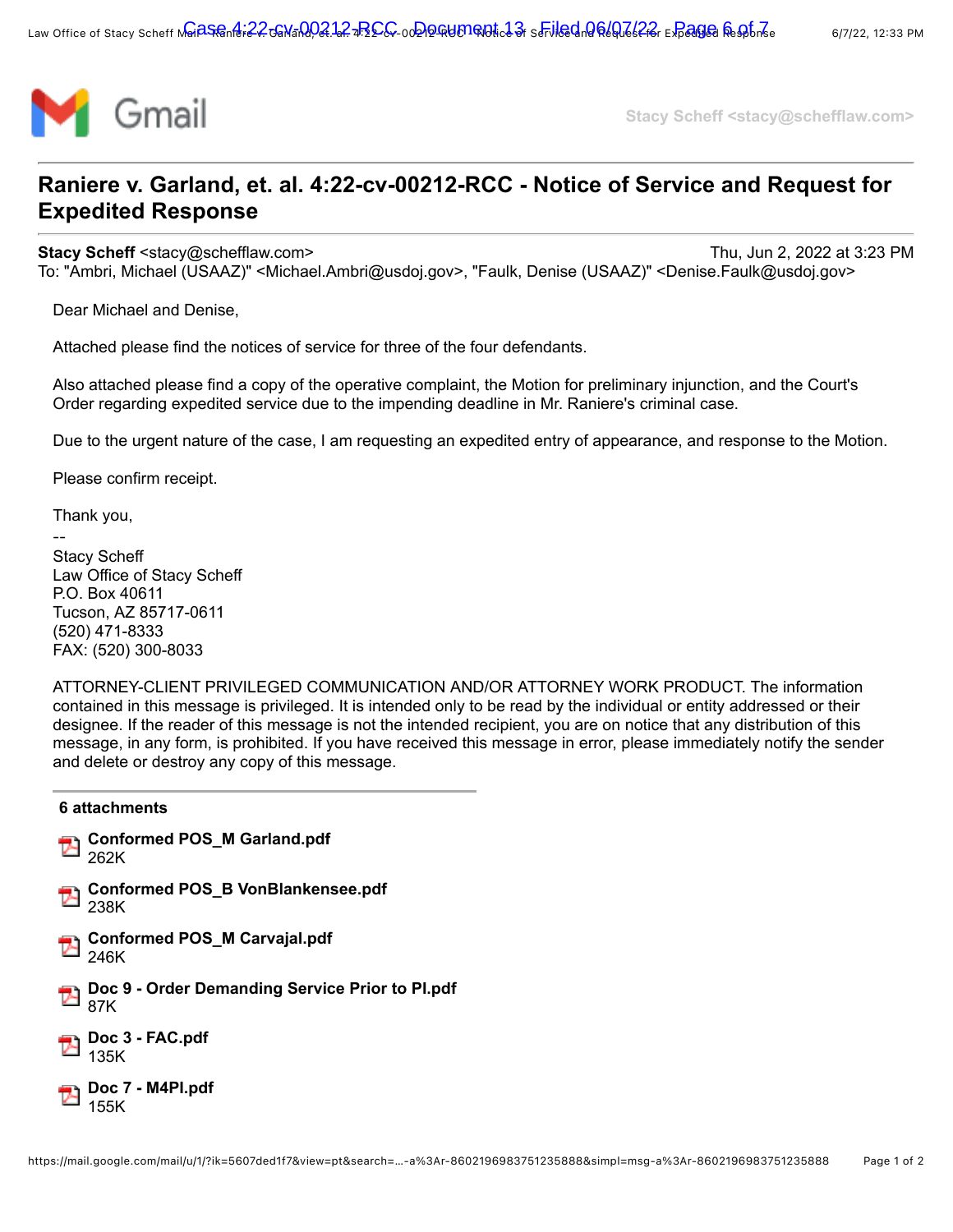

**Stacy Scheff <stacy@schefflaw.com>**

### **Raniere**

**Stacy Scheff** <stacy@schefflaw.com> Wed, May 18, 2022 at 10:53 AM To: "Ambri, Michael (USAAZ)" <Michael.Ambri@usdoj.gov> Cc: "Faulk, Denise (USAAZ)" <Denise.Faulk@usdoj.gov> Bcc: Suneel Chakravorty <suneel@suneelchakravorty.com>, Gregory Stoltz <greg@gstoltzlaw.com>

Dear Mr. Ambri,

Thank you for your email.

I will be in Chicago at the Prisoners' Advocates Conference on Friday. However, because we are interested in restoring Mr. Chakravorty's rights to communicate with Mr. Raniere as soon as possible, I can step out of the conference to speak with you if you think that we can resolve this matter at that time. Otherwise, I'd like to arrange the call for Monday, May 23, 2022, any time before 2pm Arizona time. Let me know what you'd like to do. I am also available today.

Thanks, **Stacy** 

-- Stacy Scheff Law Office of Stacy Scheff P.O. Box 40611 Tucson, AZ 85717-0611 (520) 471-8333 FAX: (520) 300-8033

ATTORNEY-CLIENT PRIVILEGED COMMUNICATION AND/OR ATTORNEY WORK PRODUCT. The information contained in this message is privileged. It is intended only to be read by the individual or entity addressed or their designee. If the reader of this message is not the intended recipient, you are on notice that any distribution of this message, in any form, is prohibited. If you have received this message in error, please immediately notify the sender and delete or destroy any copy of this message.

[Quoted text hidden]